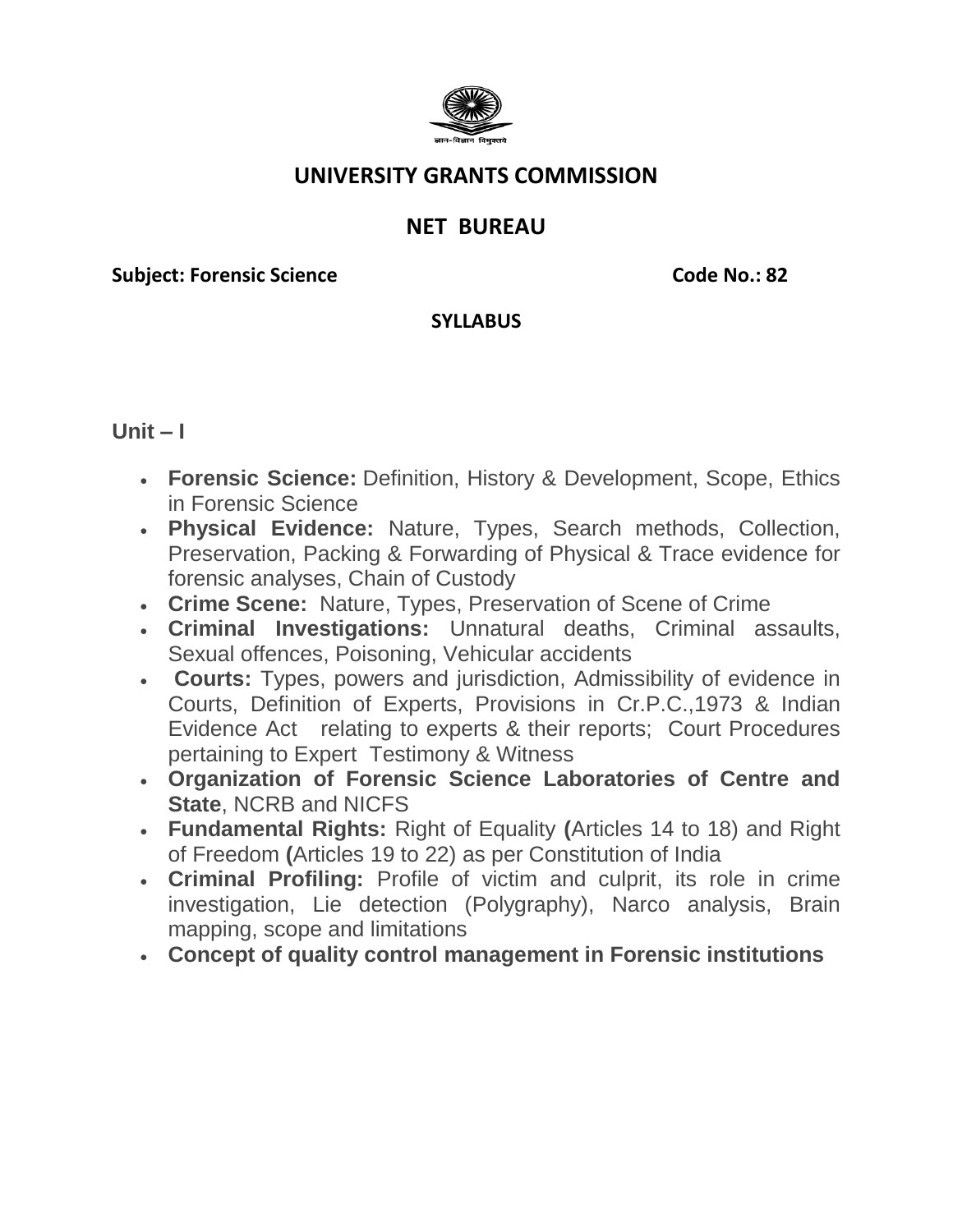**Unit – II**

- **Microscopy:** Polarizing, Comparison, Stereoscopic, Fluorescent and Electron Microscopes
- **Spectrophotometry:** UV, Visible, IR, Raman, Atomic absorption, Emission
- **Neutron Activation Analysis**
- **X – rays and x-ray based techniques** such as XRD, XRF
- **Mass Spectroscopy**
- **Chromatographic Techniques:** TLC, GLC, HPLC,HPTLC
- **Hyphenated Techniques:** GC-MS, LC-MS, IR-MS and ICP-MS
- **Electrophoresis:** High and Low voltage electrophoresis, Immunoelectrophoresis
- **Immunoassays:** Principle, Types ,Techniques and applications

**Unit – III**

- **Detection and Identification of Blood stains**
- **Determination of Species of Origin**
- **Blood Group Systems**
- **Techniques of Determination of Blood groups of Blood Stains**
- **Detection of Seminal and other body fluids and their Blood Grouping**, Red cells Enzymes, Serum Proteins of forensic significance
- **Disputed Paternity & Maternity**
- **DNA:** Structure, DNA as genetic marker, DNA Extraction and Profiling Techniques
- **DNA Phenotyping** and **RNA Profiling** & their applications
- **Wild life Forensics:** Wild life (Protection) Act,1972, Scope, Evidences and Identification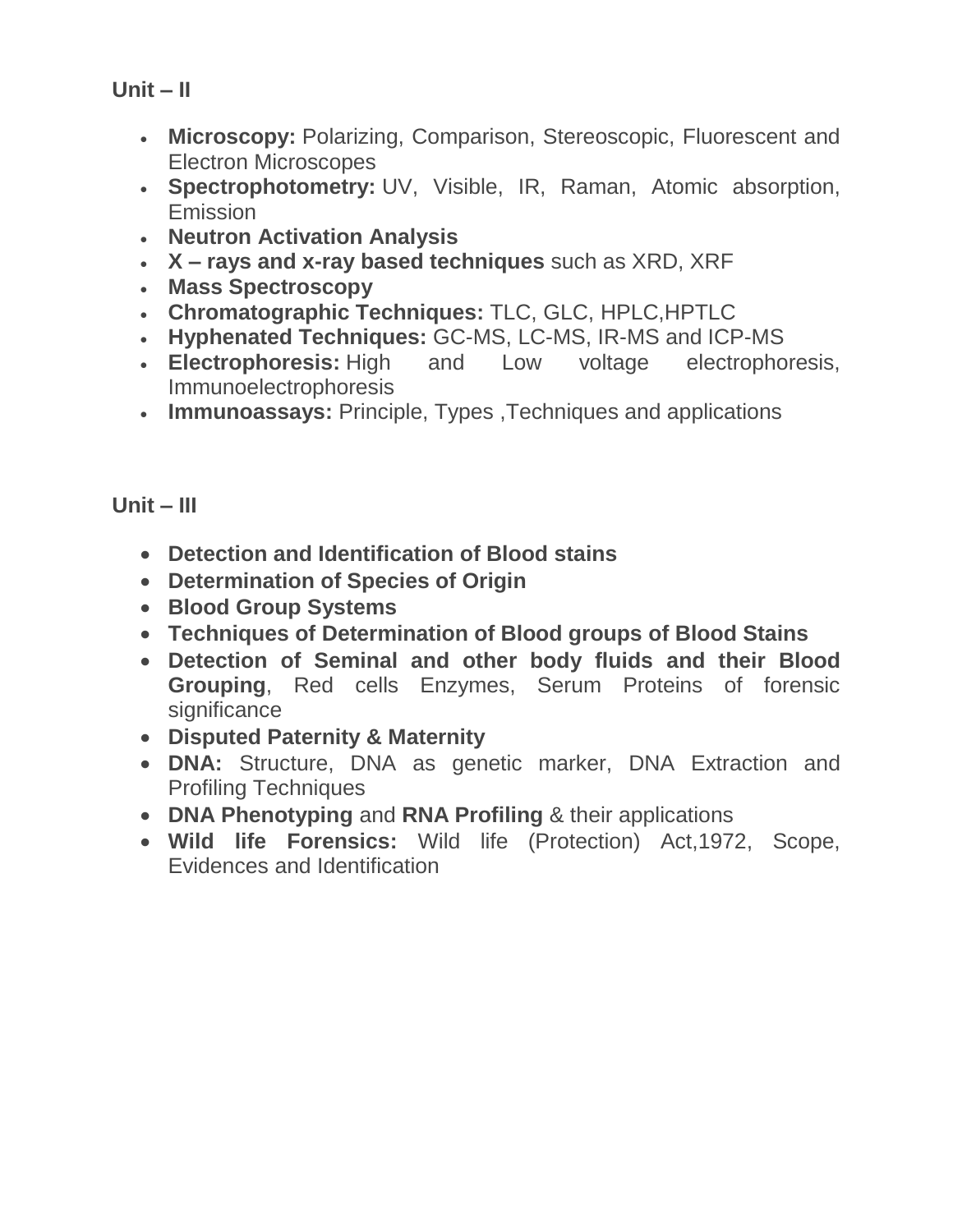**Unit – IV**

- **Analysis of Ethyl alcohol** in beverages , liquors, biological fluids and breath
- **Analysis of Methanol and Denaturants**
- **Illicit liquors**
- **Analysis of Chemicals in Trap Cases**
- **Metabolism and Chemical examination of** : Insecticides & Pesticides, Tranquillizers & Sedatives, Hypnotics Stimulants, Narcotics, Opiates, Drugs of abuse; Analyses of above and their Toxicity
- **Plant poisons**
- **Metallic Poisons**
- **Extraction, Isolation & Clean-up procedures, Identification of common poisons from viscera, tissues and body fluids**

#### **Unit – V**

- **Fire arms**: Types, Classification, Ammunition and their Compositions
- **Forensic examination** of Firearms, Ammunition, Firearms' projectiles (Bullets, Shots, Slug etc.), Shell case
- **Gunshot residues analysis**
- **Concept of** Velocity, Penetration, Dispersion, Ricochet, Accidental Discharge, Determination of Range in firearm cases
- **Examination** of Country made firearms
- **Basics of Internal, External and Terminal Ballistics**
- **Tool marks: Meaning, Types and Examination**
- **Restoration of Erased Markings on Metal Surfaces**

### **Unit – VI**

- **Fire and Arson:** Analyses of Petroleum Products and other incendiary materials
- **Explosives:** Definition, Types and Analyses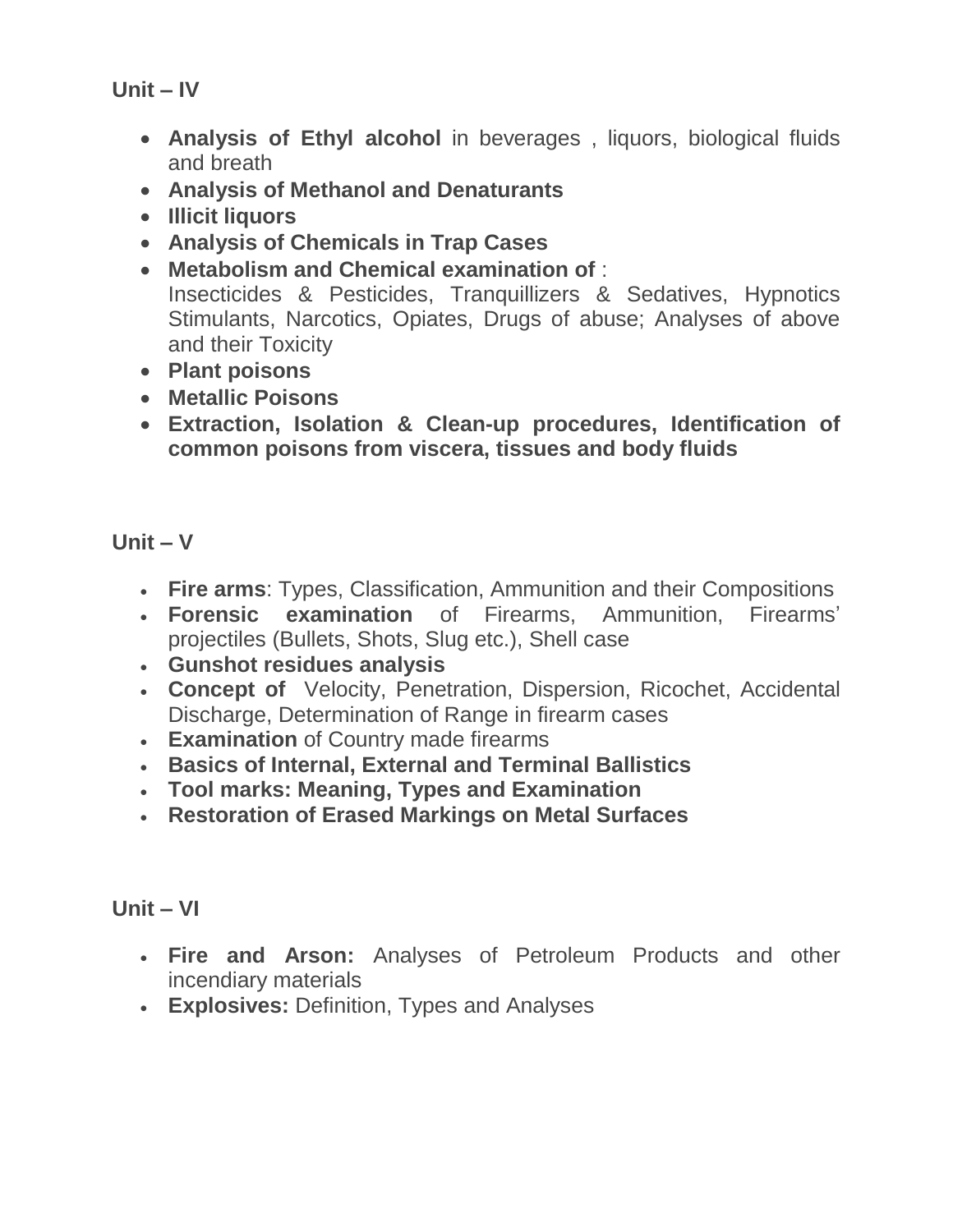- **Bombs**: Country made bombs, Improvised Explosive Devices ( IEDs ) and their examination
- **Investigation** in Explosion and Arson related cases
- **Photography: Types, application in criminal investigation & Forensic evidence examination**

**Unit – VII**

- **Hair & Fibers**: Nature, Types, Structure and Examination
- **Pollens and Diatoms:** Their application in Forensic investigation
- **Dust & Soil:** Nature**,** Types, Forensic Examination
- **Paint, Lacquer & Varnishes**: Nature, composition and forensic examination
- **Glass:** Composition, Types, Fractures, Examination
- **Cement, Mortar and Concrete**: General Composition, Forensic Analysis
- **Computer Forensics: Introduction, Types of Computer crimes, Digital evidence- Seizure, Acquisition and Forensic examination**
- **Mobile Phone Forensics**

**Unit – VIII**

- **Fingerprints:** History, Characteristics, Types, Classification, Preservation, Development, Lifting and Comparison, Examination of Chance Prints, Computerization of Fingerprints, AFIS
- **Track Marks:** Foot Prints, Shoe Prints, Tire Marks, Their Preservation & Casting, Comparison, Skid marks. Gait pattern
- **Biometric Systems of Identification and its relevance**
- **Voice Analysis:** Introduction, Significance, Structure of Human Voice apparatus, Voice spectrography, Voice analysis, Legal aspects and **limitations**